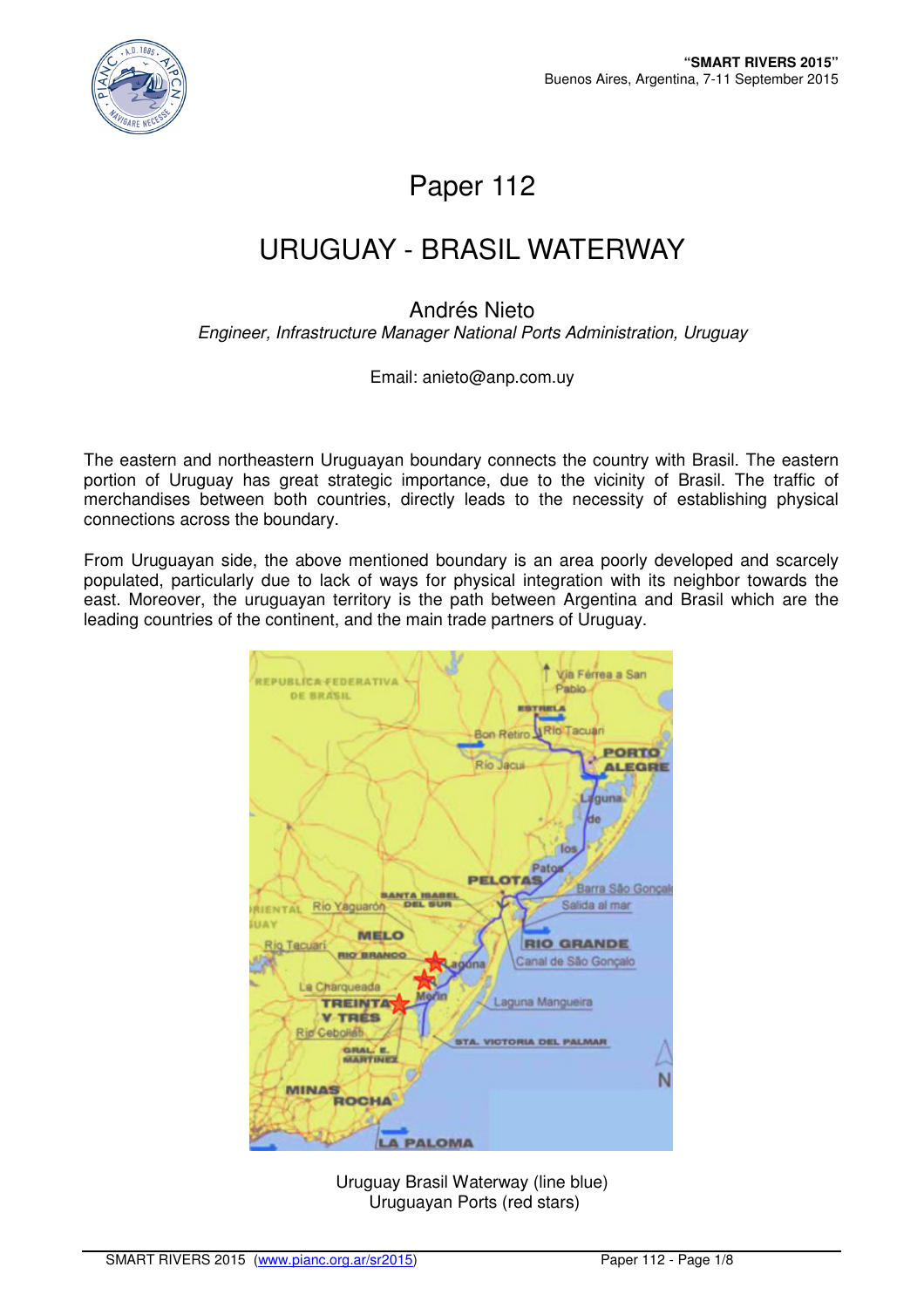

Historically, the import and export cargo was transported by truck or train towards Montevideo city, country capital and main port of Uruguay, port that centralizes most of the movement. In the last decades, due to the increasing quantity of wood chips, logs and different grains, the ports located over the Uruguay River, at the west of the territory start to have a strong paper in the import and mostly export statistics.

Next stage is move cargo currents to the east and in the future, due to Uruguay Brasil Waterway and Deep Water Port, have another ways and possibilities to export and import cargo.



The axis of the eastern region is a waterway formed by the Merin Lagoon (shared between Uruguay and Brasil), together with the De Patos Lagoon (at Brasilian jurisdiction and connected with the Atlantic Ocean), and their respective tributaries. A natural channel named "San Gonzalo" connects both lagoons. A dam was constructed across this channel, to regulate the water levels of the lagoons and to prevent the passage of salt water to Merin Lagoon. This dam has a lock that allows the crossing of ships.

Ecological reasons, besides to economy in freights as well as high volumes of cargo able to be shipped in each single voyage, leads directly towards the employment of said waterway for conveying merchandises in both directions. It should be noticed that today, all named trade is done by trucks.

Now, more than a half of the bilateral Uruguayan – Brasilian commerce crosses the boundary within a narrow corridor at both sides of the Merín Lagoon, being natural clients for a more efficient and cheaper transportation, meaning vessel transportation.

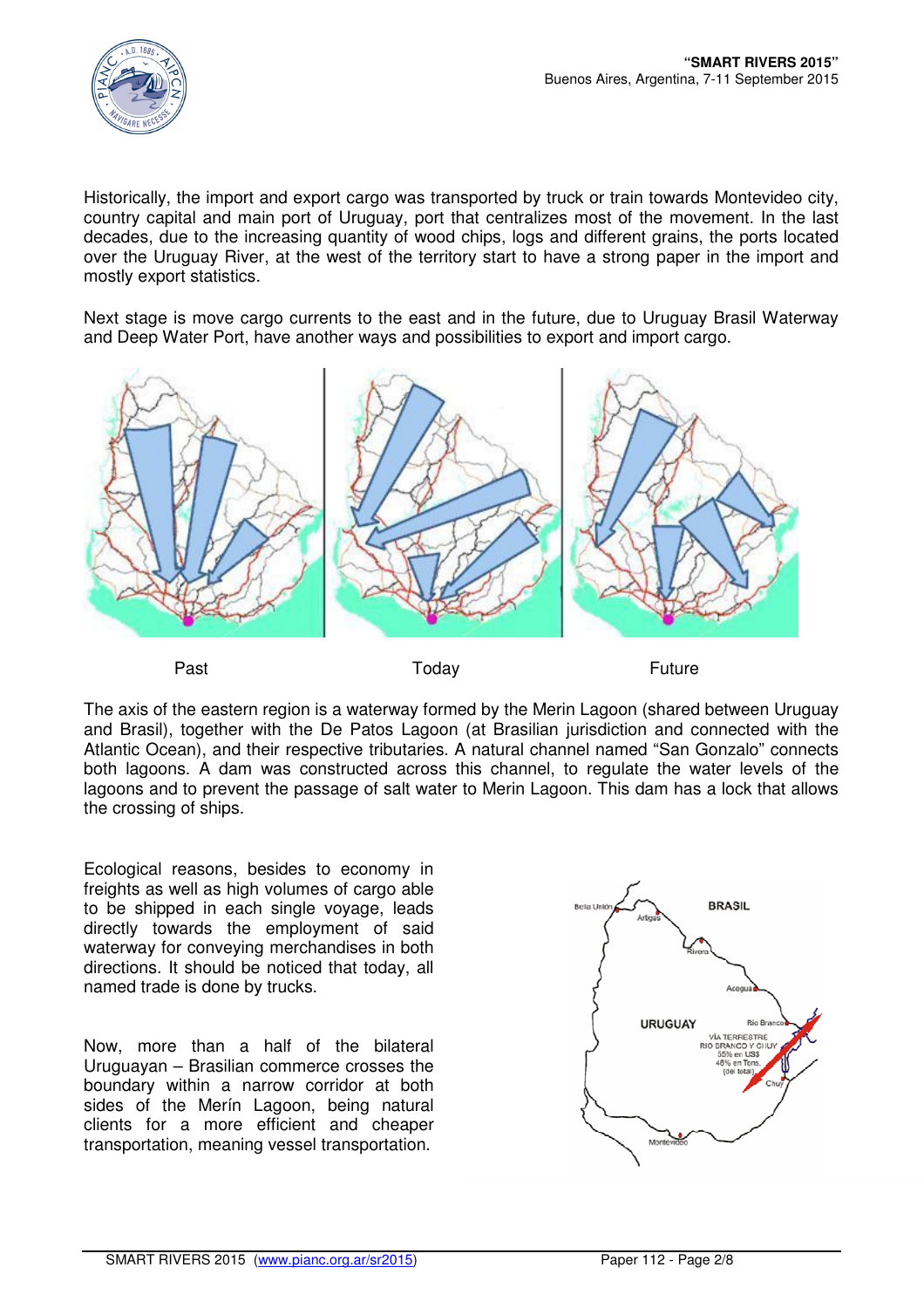

The waterway penetrates the Brasilian territory, and once entered in De Los Patos Lagoon, vessels can immediately reach the ocean port of Río Grande or, following the axis of this lagoon, they can head towards several Brasilian inner ports. At the north extreme of this waterway, the port of Estrela offers its piers with railway connection directly to Sao Paulo, crossing the also very important Brazilian states of Paraná and Santa Catarina.

The above described route can be naturally navigated in both directions. The waterway length, considering lagoons and rivers, is about 800 kilometers. It must be considered that a lot of Uruguayan productions with destination to overseas can be cheaply sent to the ocean deep water port of Rio Grande at Brasil, in order to be loaded on big ships serving the international traffics.

A Treaty was signed between both governments to consecrate that waterway officially called "URUGUAY - BRASIL WATERWAY", with full rights to both flags to navigate these waters.

The heart of the project is to establish at least three ports on the Uruguayan side of the system, since the Brasilian side has already several active ports. These ports are located at the shore of rivers that lead on the Merin Lagoon.

The three ports at the Uruguayan side (that are at different stages of planning, paperwork, procedures and construction), and the rivers where they face are:

- La Charqueada Port, at Cebollatí River
- Tacuarí Terminal, at Tacuarí River
- Rio Branco Terminal, at Yaguaron River.



Uruguayan Ports Locations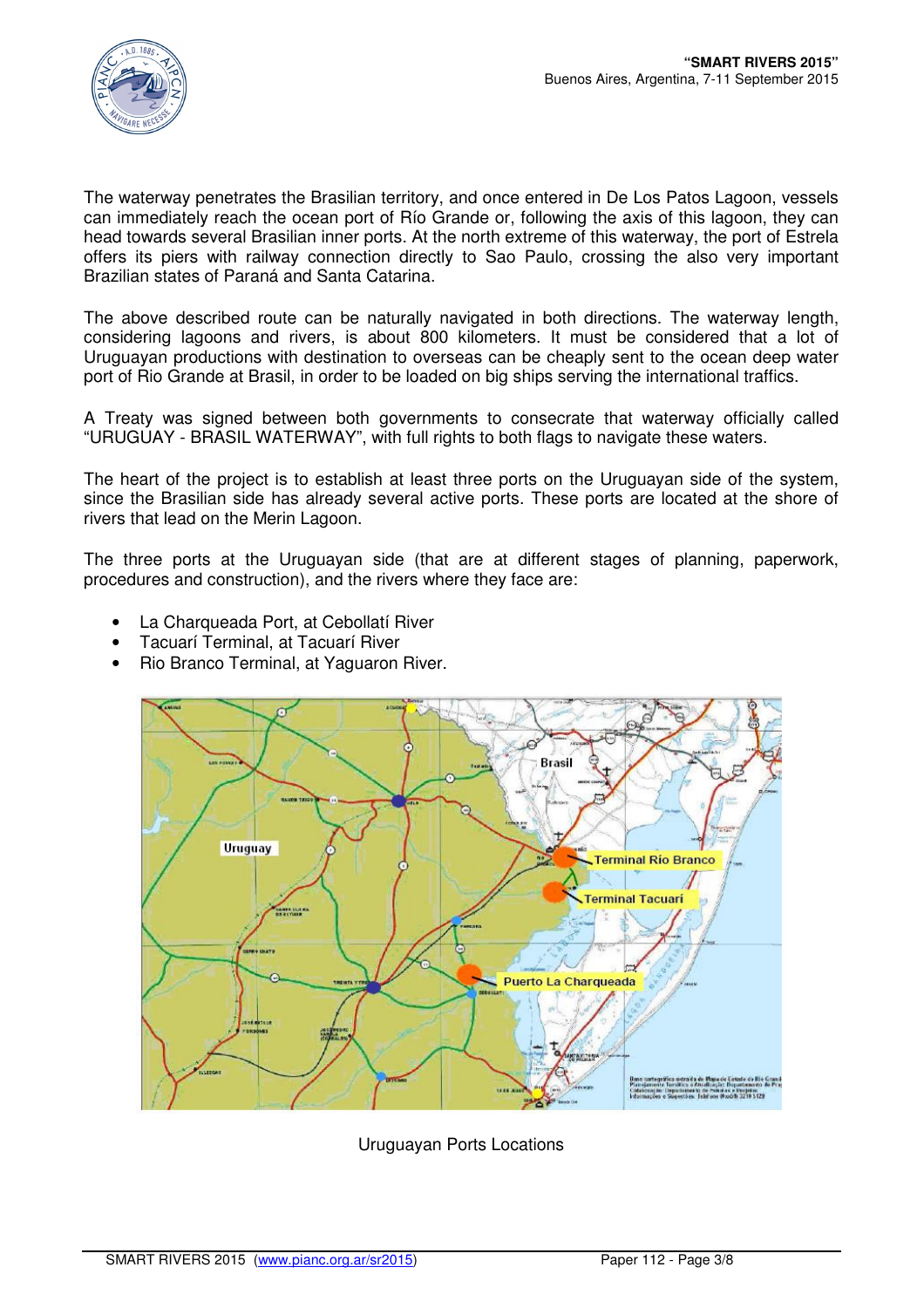

Services expected to be given at the ports are: use of piers, mooring and unmooring, ship supplies, collection of garbage and other refused materials, loading and unloading merchandise, storage, land conveying, warehousing and silos, palletizing, etc.; together with industrial operations, particularly dedicated to wood industry but latterly extended to other areas so as to create an industrial zone.

### PORTS:

Depending on the port, the piers are basically designed to manage bulk cargo and general cargo, and also containers operations. Others are specifically designed for wooden chips loading, but are modifiable for other cargoes such as clinker in bulk and bagged cement. Attached to the piers, warehouses, silos, patios and conveying equipment are to be built, beside a chipping factory together and chips stowing areas.

La Charqueada Port: Is located at the left side of the Cebollatí River, at 15 nautical miles of distance of the Merin Lagoon. The terminal is basically designed to build two piers, terminal 1 and terminal 2, one for bulk cargo and general cargo, to be extended also to containers operations, and another specifically designed for wooden chips loading, but both modifiable for other cargoes such as clinker in bulk and bagged cement. Attached to the first pier, warehouses, silos, patios and conveying equipment are to be built, whilst a chipping factory together with poles and chips stowing areas, must be erected in the vicinity of the second pier.



La Charqueada Port: Terminal 1 and Terminal 2 locations (aerial photo)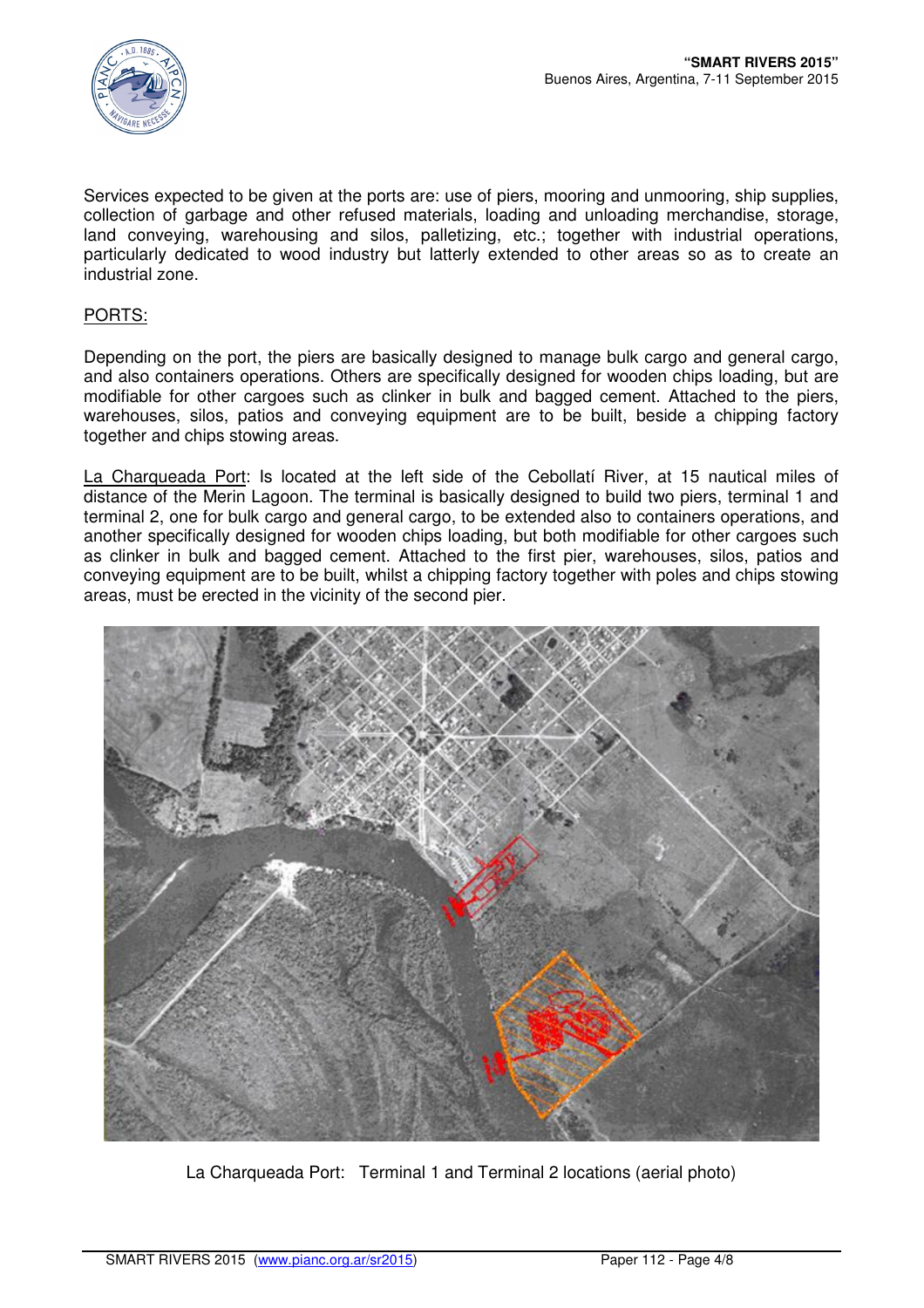



La Charqueada Port: Terminal 1 and Terminal 2 (artist drawing)

Finally, La Charqueada Port is also conceived as a trigger to activate not only commercial interchange but also industrial parks, business parks, naval industry and tax free zone.

Tacuarí Terminal: Is located at the left side of the Tacuari River, near the Merin Lagoon. The terminal is basically designed to work with grains and agricultural cargo.



Tacuarí Terminal location, next to the river and close to Merin lagoon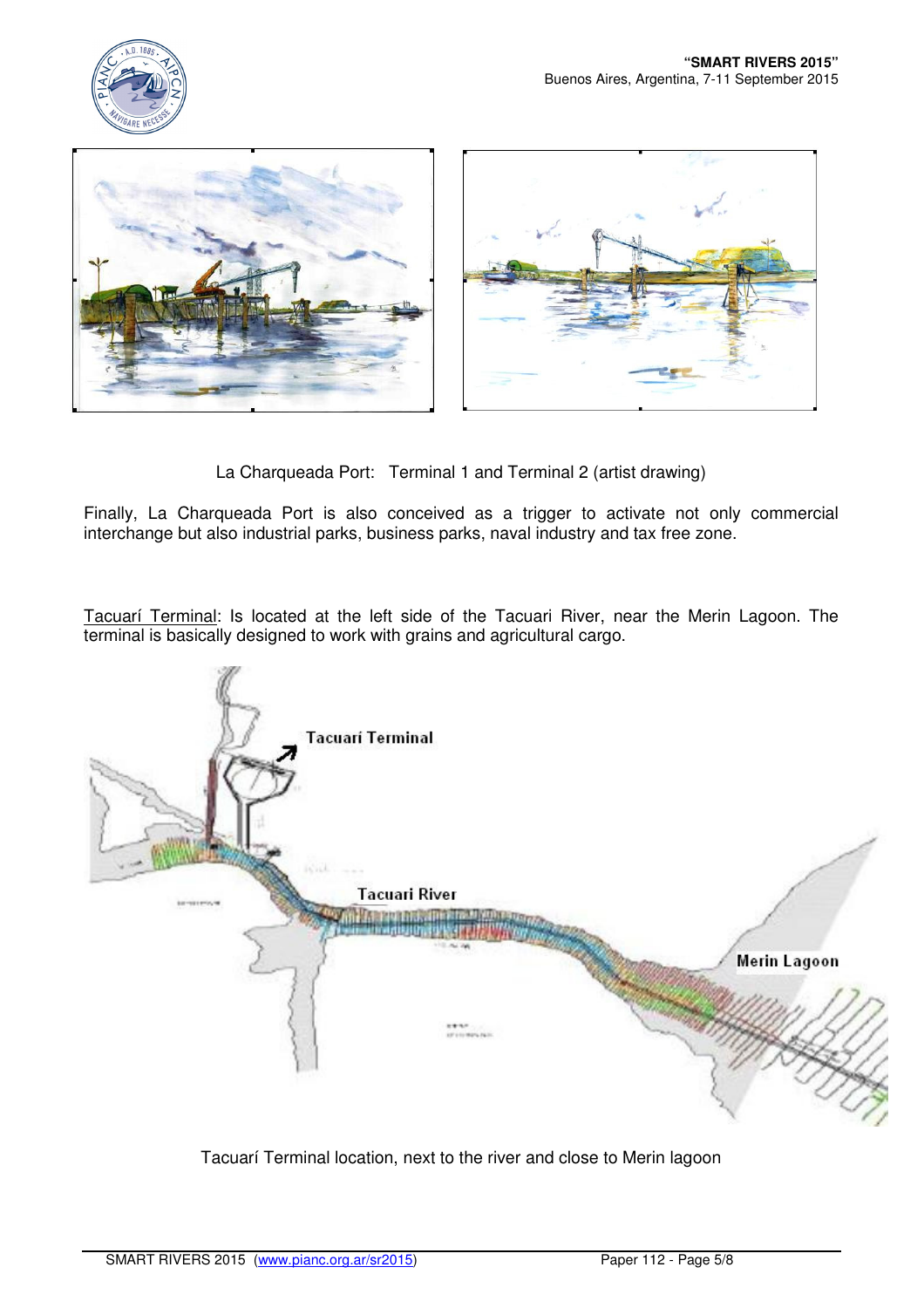



Tacuarí Terminal (artist view)

Rio Branco Terminal: Over the right shore of Yaguaron River, there are three possible locations under study. These sites are near the city of Rio Branco – Jaguarao, at the border between Uruguay and Brasil. The distance to the Merin lagoon is around 12 nautical miles.



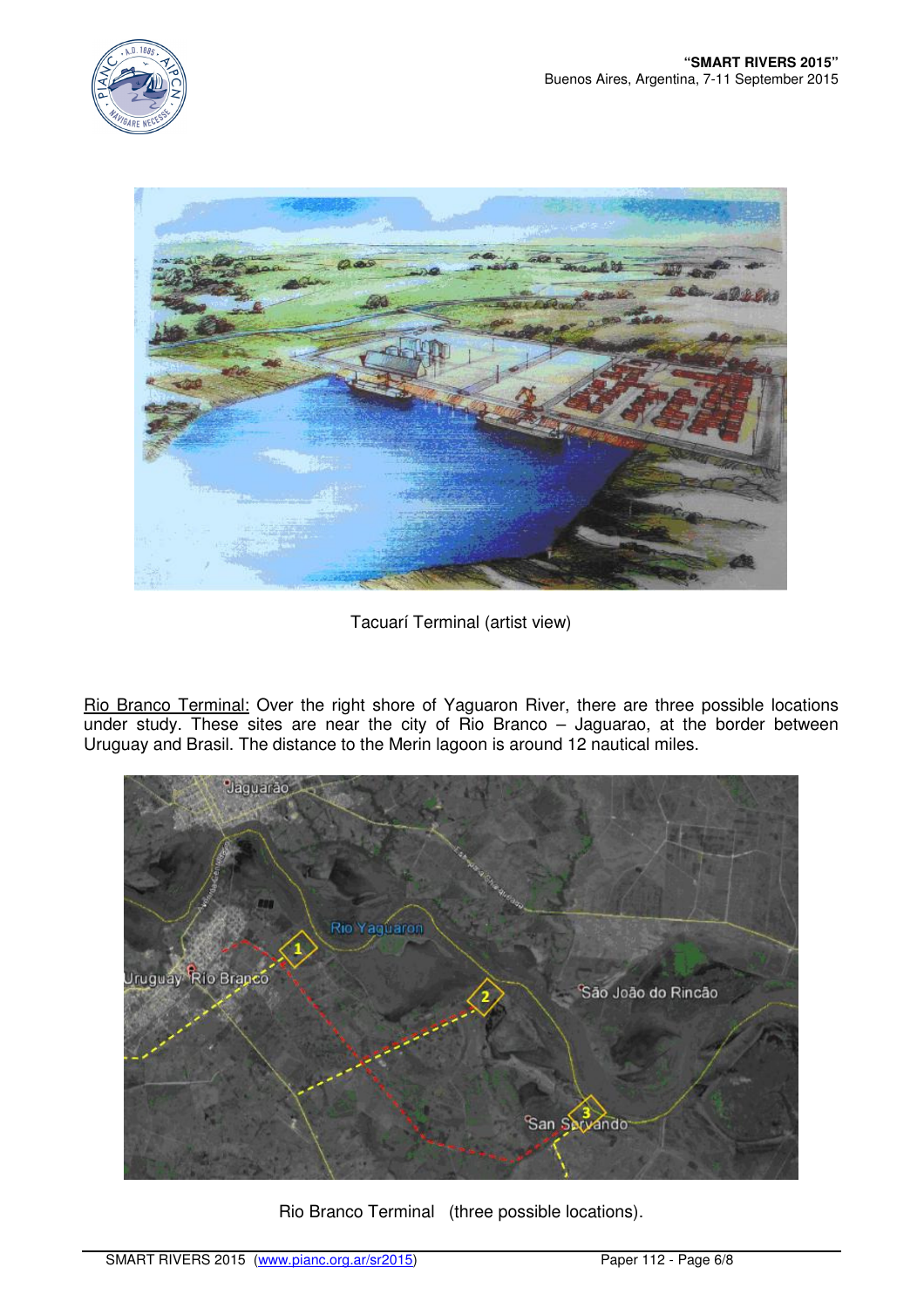

The merchandises and commodities mainly intended to be operated at the ports are clinker and cement, coal, agricultural grains, rice, wood, woodchips and containers.

The load estimation, at different scenarios, that the three ports can catch on the next years at the Uruguay Brasil Waterway is (in thousand of tones):

| <b>Rubro/Sector</b>    | Escenario I Año | 2015  | 2018 | 2017 | 2018 | 2020 | 2025 | 2030 |
|------------------------|-----------------|-------|------|------|------|------|------|------|
| A) Clinker             | a/Mín           |       | 300  | 450  | 450  | 450  | 450  | 450  |
|                        | <b>b/Medio</b>  |       | 450  | 800  | 800  | 800  | 8aa  | 800  |
|                        | o/Máx           | 130.  | 580  | 930  | 930  | 1300 | 1300 | 1600 |
| B) Cemento-cal         | a'/Min          | 45    | 195  | 195  | 195  | 195  | 195  | 195  |
|                        | <b>b'/Medio</b> | 195   | 345  | 345  | 345  | 775  | 775  | 775  |
|                        | c'Anax          | 195   | 545  | 745  | 745  | 1175 | 1175 | 1525 |
| A+B)                   | a+a'/Min        | 45    | 495  | 645  | 645  | 645  | 645  | 645  |
|                        | b+b'/Medio      | 195   | 795  | 1145 | 1145 | 1575 | 1575 | 1575 |
|                        | a+c'/Max        | 195   | 845  | 1195 | 1195 | 1625 | 1625 | 1975 |
| C) Arroz               | Min             | 160   | 170  | 185  | 200  | 215  | 260  | 300  |
|                        | Medio           | 210   | 220  | 230  | 245  | 285  | 345  | 400  |
|                        | Máx             | 260.  | 280  | 300  | 325  | 350  | 430  | 500  |
| D) Soja y otros granos | Min             | 300   | 315  | 330  | 345  | 380  | 440  | 510  |
|                        | Medio           | 400   | 425  | 450  | 480  | 520  | 610  | 700  |
|                        | Máx             | 500   | 525  | 550  | 580  | 640  | 750  | 860  |
| E) Madera              | Mín             | 800   | 825  | 850  | 875  | 930  | 1080 | 1250 |
|                        | Medio           | 1200  | 1240 | 1280 | 1320 | 1420 | 1620 | 1870 |
|                        | Máx             | 1500. | 1445 | 1490 | 1535 | 1620 | 1880 | 2340 |

### **SHIPS**

Ships that will sail the waterway must be similar to those that are operating these days at De Los Patos lagoon.

The vessel type or design ship considered for the project of the piers and channels has the following main characteristics.

- Overall length: 108 meter
- Breadth: 15,50 meter
- Maximum draft: 4,60 meter
- Maximum chip load draft: 3,40 meter
- Minimum Depth: 0 to 2,5 meter, bow and stern
- Weight load: 5.200 tons
- Empty weight: 1.200 tons
- Capacity: 4.000 tons